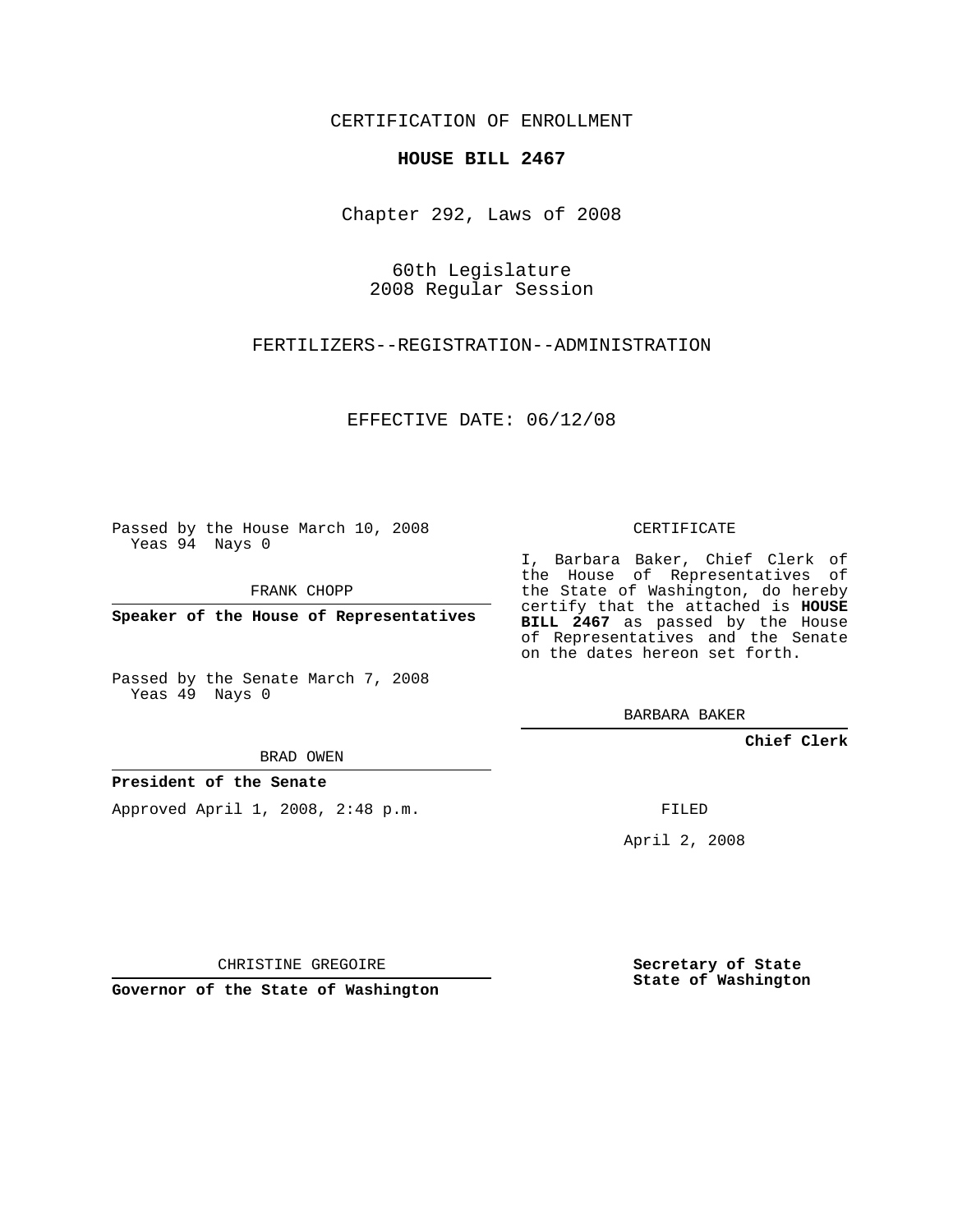## **HOUSE BILL 2467** \_\_\_\_\_\_\_\_\_\_\_\_\_\_\_\_\_\_\_\_\_\_\_\_\_\_\_\_\_\_\_\_\_\_\_\_\_\_\_\_\_\_\_\_\_

\_\_\_\_\_\_\_\_\_\_\_\_\_\_\_\_\_\_\_\_\_\_\_\_\_\_\_\_\_\_\_\_\_\_\_\_\_\_\_\_\_\_\_\_\_

## AS AMENDED BY THE SENATE

Passed Legislature - 2008 Regular Session

## **State of Washington 60th Legislature 2008 Regular Session**

**By** Representatives Warnick, Blake, Grant, Kretz, Newhouse, and VanDeWege; by request of Department of Agriculture

Prefiled 12/20/07. Read first time 01/14/08. Referred to Committee on Agriculture & Natural Resources.

 1 AN ACT Relating to the registration and administration of 2 fertilizers; amending RCW 15.54.340, 15.54.362, and 15.54.433; and 3 reenacting and amending RCW 15.54.325.

4 BE IT ENACTED BY THE LEGISLATURE OF THE STATE OF WASHINGTON:

 5 **Sec. 1.** RCW 15.54.325 and 1999 c 383 s 1 and 1999 c 382 s 1 are 6 each reenacted and amended to read as follows:

 7 (1) No person may distribute in this state a commercial fertilizer 8 until it has been registered with the department by the producer, 9 importer, or packager of that product. ((A bulk fertilizer does not 10 require registration if all commercial fertilizer products contained in 11 the final product are registered.)

12 (2) An application for registration ((<del>shall</del>)) <u>must</u> be made on a 13 form furnished by the department and ((shall)) must include the 14 following:

- 15 (a) The product name;
- 16 (b) The brand and grade;
- 17 (c) The guaranteed analysis;
- 18 (d) Name, address, and phone number of the registrant;
- 19 (e) ((<del>Labels</del>)) <u>A label</u> for each product being registered;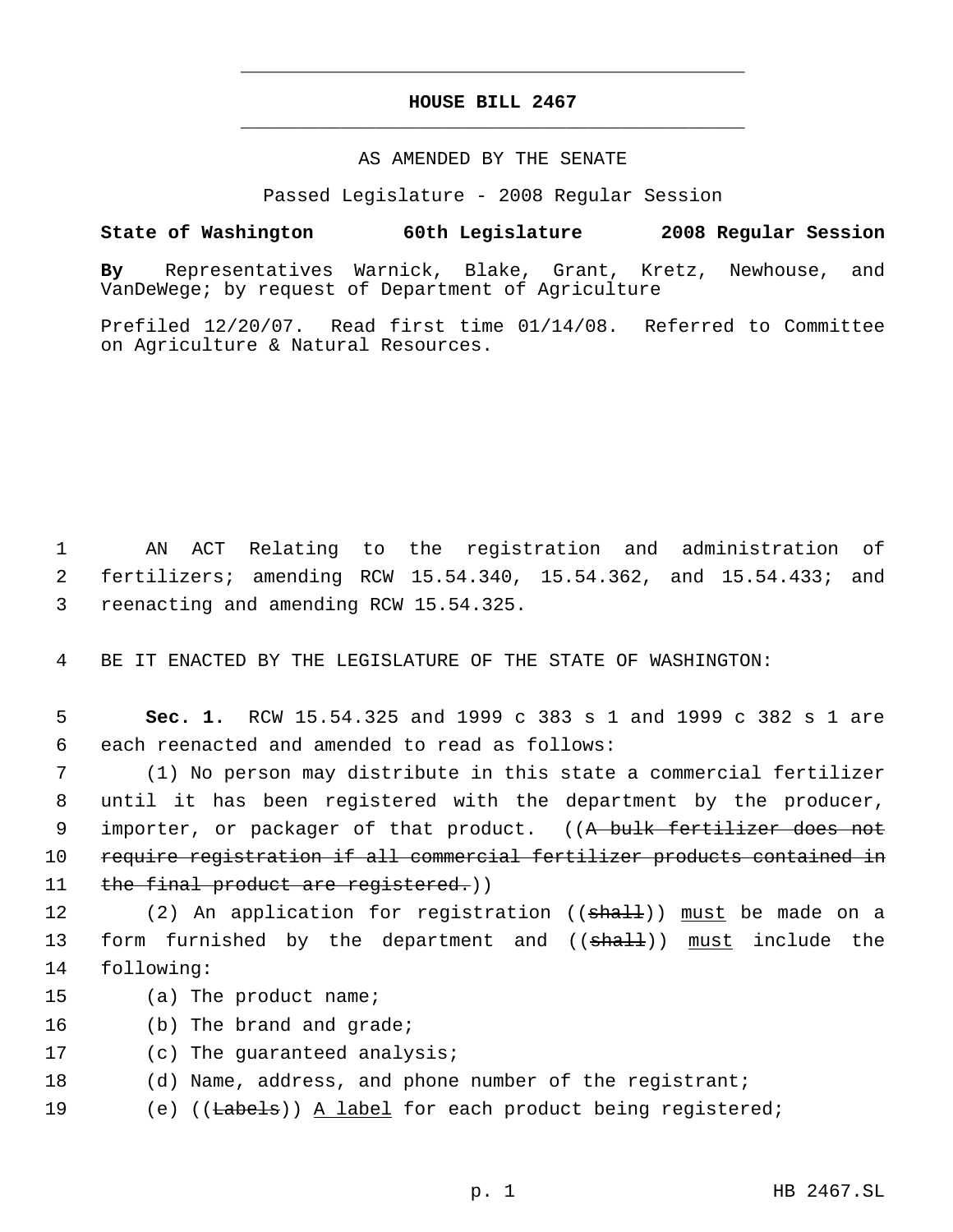(f) Identification of those products that are (i) waste-derived fertilizers, (ii) micronutrient fertilizers, or (iii) fertilizer materials containing phosphate;

 (g) The concentration of each metal, for which standards are established under RCW 15.54.800, in each product being registered, unless the product is (i) anhydrous ammonia or a solution derived solely from dissolving anhydrous ammonia in water, (ii) a customer- formula fertilizer containing only registered commercial fertilizers, or (iii) a packaged commercial fertilizer whose plant nutrient content is present in the form of a single chemical compound which is registered in compliance with this chapter and the product is not blended with any other material. The provisions of (g)(i) of this subsection do not apply if the anhydrous ammonia is derived in whole or in part from waste such that the fertilizer is a "waste-derived fertilizer" as defined in RCW 15.54.270. Verification of a registration relied on by an applicant under (g)(iii) of this subsection must be submitted with the application;

18 (h) If a waste-derived fertilizer((s and)) or micronutrient 19 fertilizer((s shall include at a minimum)), information to ensure the product complies with chapter 70.105 RCW and the resource conservation and recovery act, 42 U.S.C. Sec. 6901 et seq.; and

(i) Any other information required by the department by rule.

 (3) All companies planning to mix customer-formula fertilizers shall include the statement "customer-formula grade mixes" under the column headed "product name" on the product registration application form. All customer-formula fertilizers sold under one brand name shall be considered one product.

28 (4) ((All registrations issued by the department for registrants whose names begin with the letters A through M expire on June 30th of even-numbered years and all registrations issued by the department for registrants whose names begin with the letters N through Z expire on June 30th of odd-numbered years, unless otherwise specified in rule 33 adopted by the director)) Registrations are issued by the department for a two-year period beginning on July 1st of a given year and ending 35 twenty-four months later on July 1st, except that registrations issued to a registrant who applies to register an additional product during 37 the last twelve months of the registrant's period expire on the next July 1st.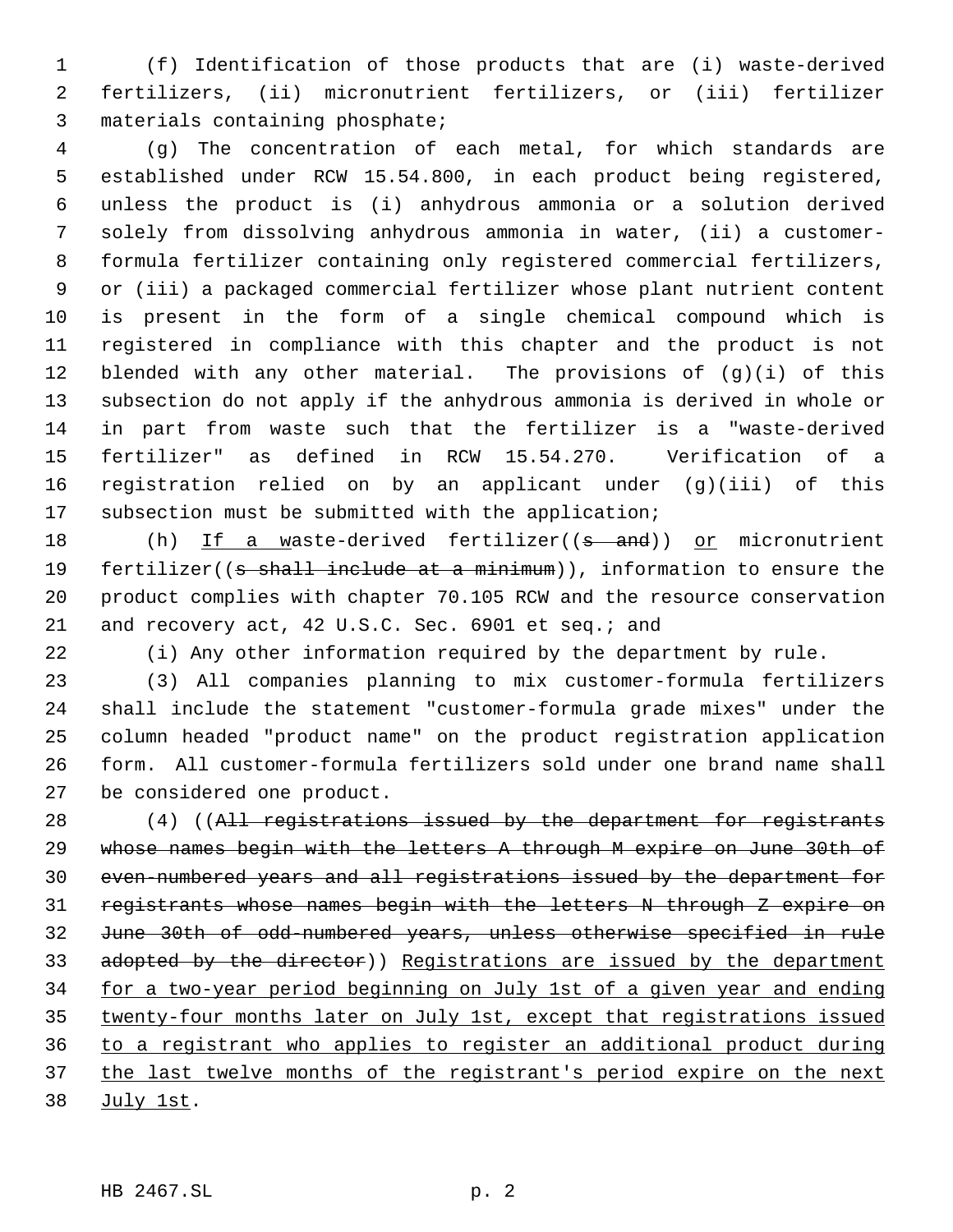1 (5) An application for registration ((shall)) must be accompanied 2 by a fee of fifty dollars for each product( $\sqrt{ }$ , except that an applicant 3 whose registration expires in even-numbered years shall pay a fee of 4 twenty-five dollars for each product for the registration period ending 5  $June 30, 2000)$ .

 6 (6) Application for renewal of registration is due July 1st of each 7 registration period. If an application for renewal ((of the product 8 registration provided for in this section is not filed prior to July 9 1st of the registration renewal year)) is not received by the 10 department by the due date, a late fee of ten dollars per product 11 ((shall be assessed and)) is added to the original fee and ((shall)) 12 must be paid by the applicant before the renewal registration ((shall)) 13 may be issued. ((The assessment of this late fee shall not prevent the 14 department from taking any other action as provided for in this 15 chapter. The)) A late fee (( $shall$ )) does not apply if the applicant 16 furnishes an affidavit that he or she has not distributed this 17 commercial fertilizer subsequent to the expiration of ((his or her)) 18 the prior registration. Payment of a late fee does not prevent the 19 department from taking any action authorized by this chapter for the 20 violation.

21 **Sec. 2.** RCW 15.54.340 and 2003 c 15 s 1 are each amended to read 22 as follows:

23 (1) Any packaged commercial fertilizer distributed in this state 24 ((shall)) that is not a customer-formula fertilizer must have placed on 25 or affixed to the package a label ((setting forth)) stating in clearly 26 legible and conspicuous form the following information:

27 (a) The net weight;

28 (b) The product name, brand, and grade. The grade is not required 29 if no primary nutrients are claimed;

30 (c) The guaranteed analysis;

31 (d) The name and address of the registrant or licensee. The name 32 and address of the manufacturer, if different from the registrant or 33 licensee, may also be stated;

34 (e) Any information required under WAC ((296-62-054)) 296-307-560 35 through 296-307-56050;

36 (f) A statement, established by rule, referring persons to the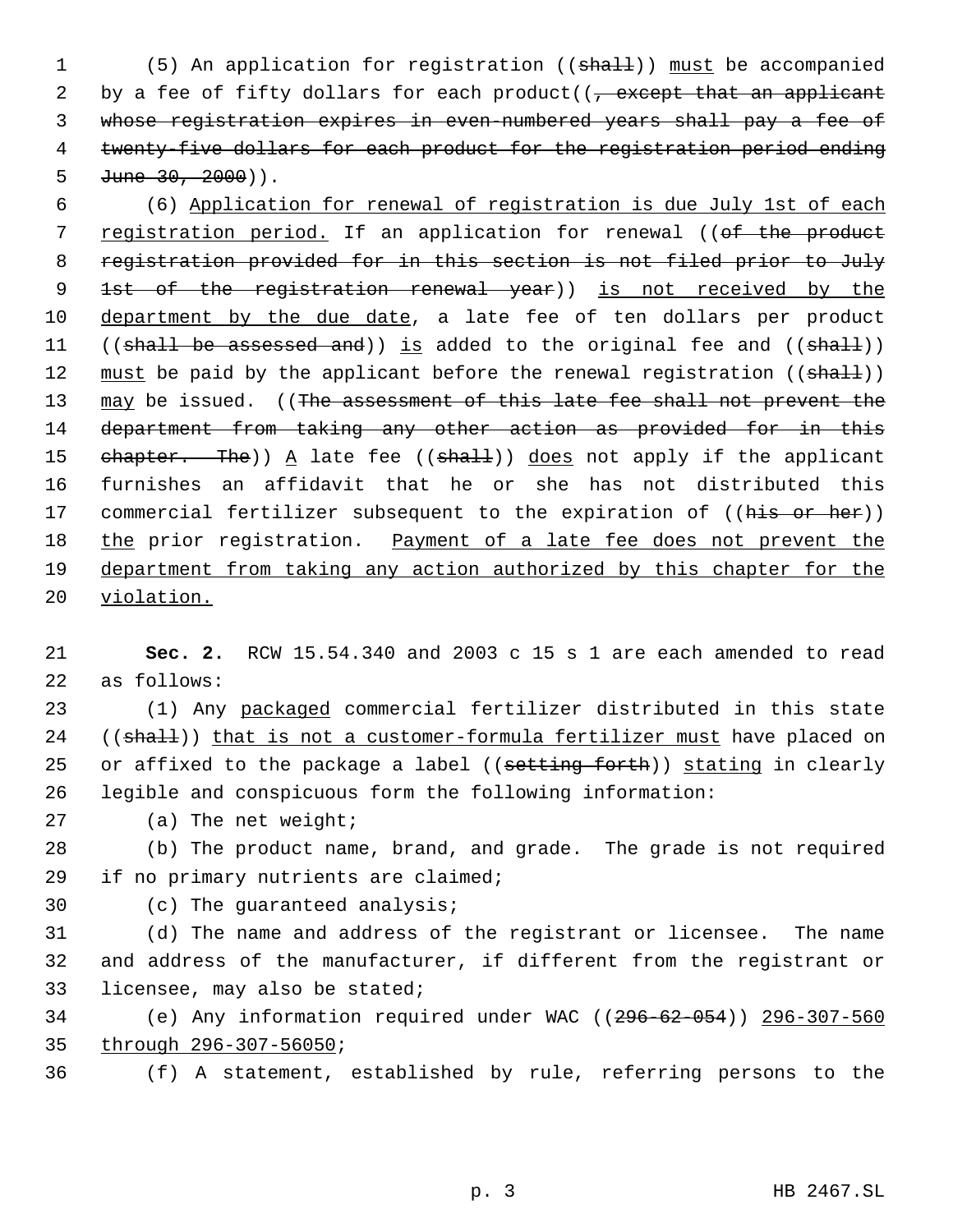1 department's Uniform Resource Locator (URL) internet address where data 2 regarding the metals content of the product is located; and

3 (g) Other information as required by the department by rule.

4 (2) ((If a)) Any commercial fertilizer that is distributed in 5 bulk( $(\tau)$ ) in this state that is not a customer-formula fertilizer must 6 be accompanied by a written or printed statement  $((\theta \oplus))$  that includes 7 the information required by subsection (1) of this section ((shall 8 accompany delivery)) and must be supplied to the purchaser at the time 9 of delivery.

10 (3) Each delivery of a customer-formula fertilizer ((shall be 11 subject to containing those ingredients specified by the purchaser, 12 which ingredients shall be shown on the statement or invoice with the 13 amount contained therein, and a record of all invoices of customer-14 formula grade mixes shall be kept by the registrant or licensee for a 15 period of twelve months and shall be available to the department upon 16 request: PROVIDED, That each such delivery shall)) in this state must 17 be accompanied by either a statement, invoice, a delivery slip, or a 18 label if bagged, containing the following information: The net weight; 19 the brand; the name and amount of each ingredient; the guaranteed 20 analysis which may be stated to the nearest tenth of a percent or to 21 the next lower whole number; the name and address of the registrant or 22 licensee, or manufacturer, or both; and the name and address of the 23 purchaser.

 (4) Each delivery of a customer-formula fertilizer must contain the ingredients specified by the purchaser. A record of the invoice or statement of each delivery must be kept by the registrant or licensee 27 for twelve months and must be available to the department upon request.

28 **Sec. 3.** RCW 15.54.362 and 1993 c 183 s 7 are each amended to read 29 as follows:

30 (1) Every registrant or licensee who distributes commercial 31 fertilizer in this state ((shall)) must file a semiannual report on 32 forms provided by the department ((setting forth)) stating the number 33 of net tons of each commercial fertilizer  $((\text{se}))$  distributed in this 34 state. ((The reports will cover the following periods: January 1 35 through June 30 and July 1 through December 31 of each year.))

36 (a) For the period January 1st through June 30th of each year, the 37 report is due on July 31st of that year; and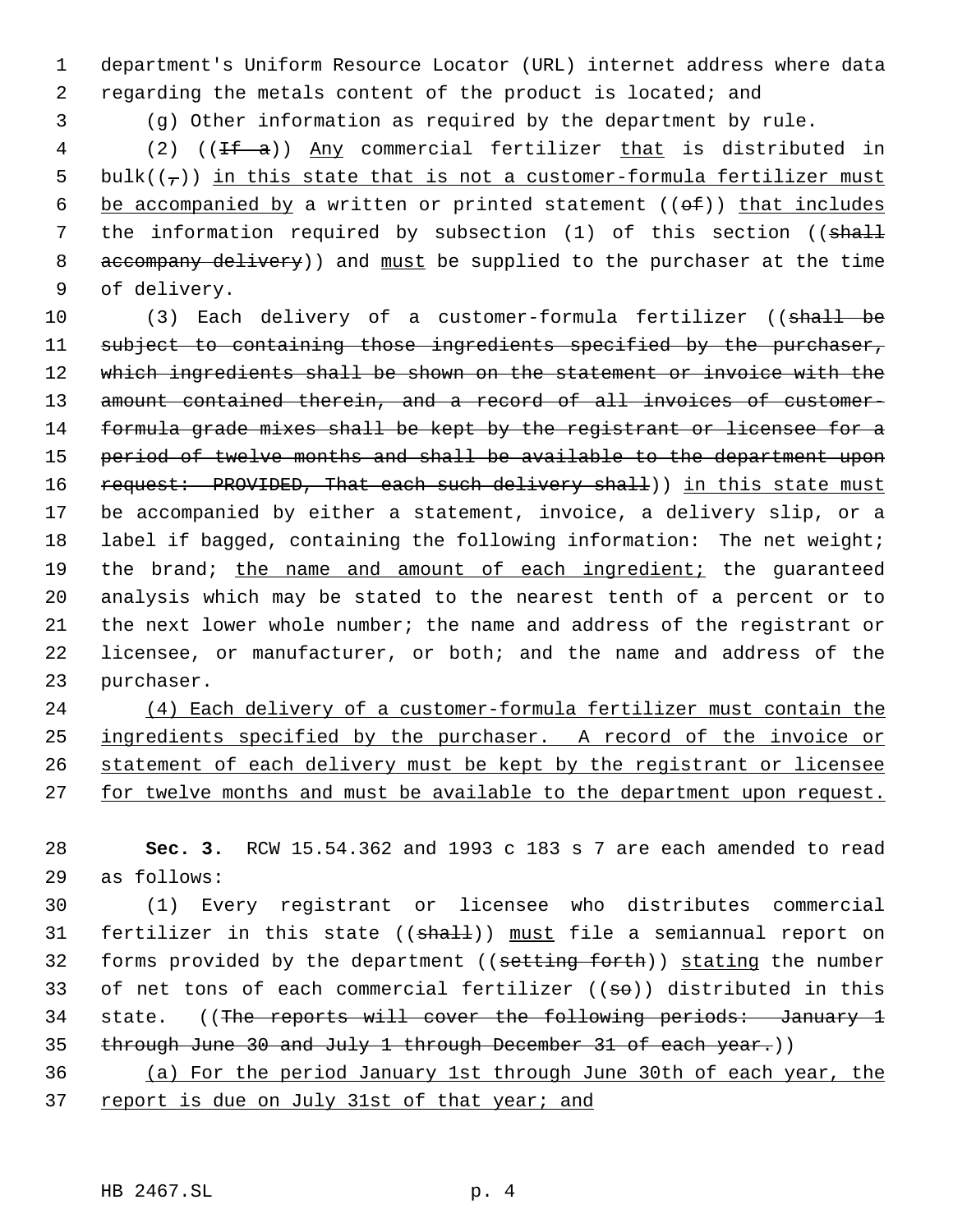(b) For the period July 1st through December 31st of each year, the report is due on January 31st of the following year.

3 Upon permission of the department, ((an annual statement under oath may be filed for the annual reporting period of July 1 through June 30 of 5 any year by any)) a person distributing ((within)) in the state less 6 than one hundred tons for each six-month period during any ((calendar year, and upon filing such statement, such person shall pay the 8 inspection fee required under RCW 15.54.350)) annual reporting period 9 of July 1st through June 30th may submit an annual report on a form provided by the department that is due on the July 31st following the 11 period. The department may accept sales records or other records accurately reflecting the tonnage sold and verifying such reports.

 (2) Each person responsible for the payment of inspection fees for 14 commercial fertilizer distributed in this state ((shall)) must include 15 the inspection fees with ((the report on the same dates and for the same reporting periods mentioned in subsection (1) of this section)) 17 each semiannual or annual report. If in ((one year)) an annual reporting period a registrant or licensee distributes less than eighty- three tons of commercial fertilizer or less than one hundred sixty- seven tons of commercial lime or equivalent combination of the two, the 21 registrant or licensee (( $shall$ )) must pay the minimum inspection fee(( $\div$ 22 The minimum inspection fee shall be)) of twenty-five dollars ((per  $\forall$ ear)).

 (3) The department may, upon request, require registrants or licensees to furnish information setting forth the net tons of commercial fertilizer distributed to each location in this state.

 (4) ((Semiannual or annual reports filed after the close of the corresponding reporting period shall pay a late filing fee of twenty- five dollars. Inspection fees which are due and have not been remitted to the department by the due date shall have a late-collection fee of ten percent, but not less than twenty-five dollars, added to the amount due when payment is finally made. The assessment of this late collection fee shall not prevent the department from taking any other 34 action as provided for in this chapter.))

 (a) If a complete report is not received by the due date, the person responsible for filing the report must pay a late fee of twenty-five dollars.